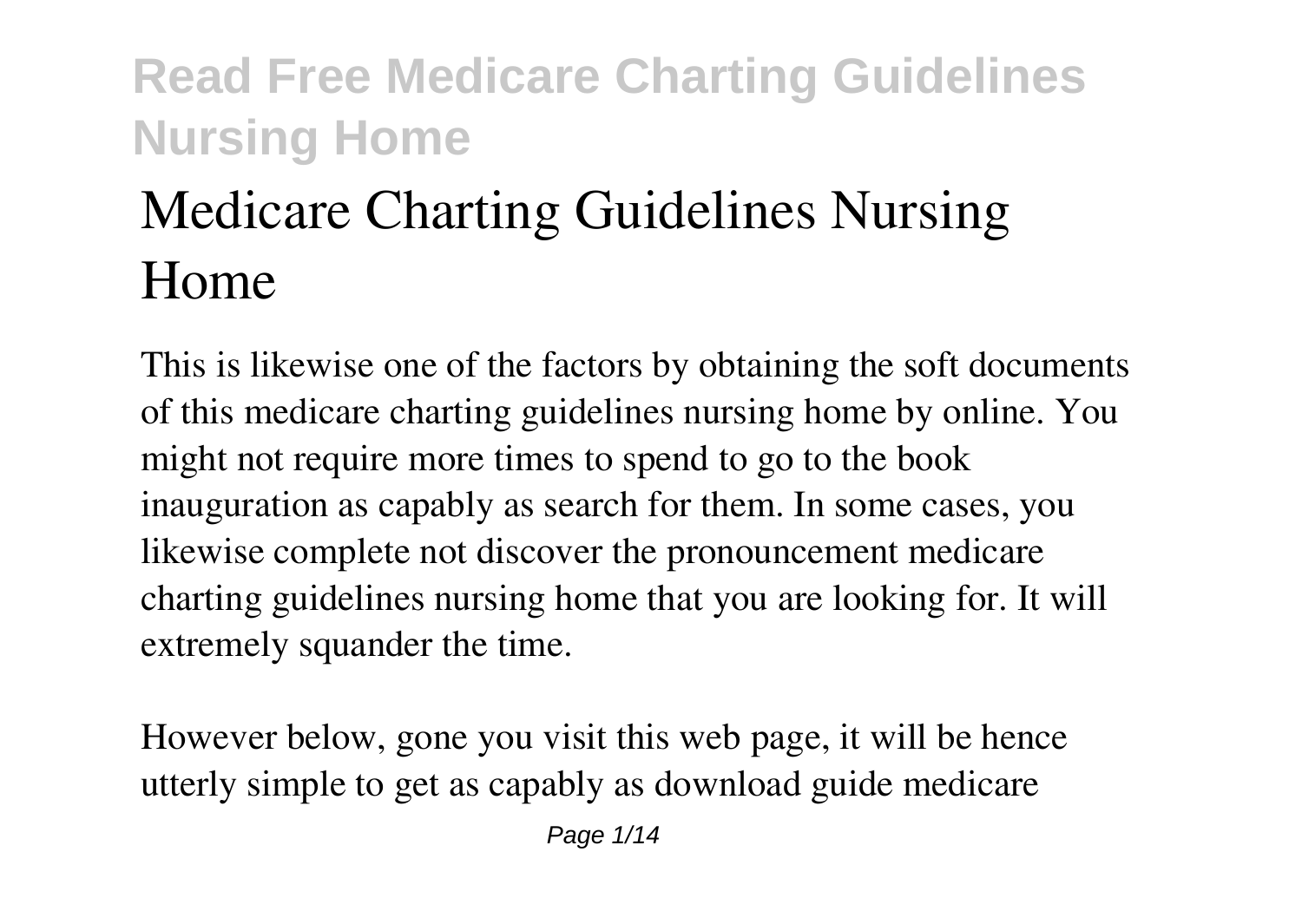charting guidelines nursing home

It will not agree to many grow old as we tell before. You can accomplish it though feign something else at house and even in your workplace. consequently easy! So, are you question? Just exercise just what we manage to pay for below as skillfully as review **medicare charting guidelines nursing home** what you once to read!

Charting for Nurses | How to Understand a Patient's Chart as a Nursing Student or New Nurse **Nursing Documentation** *\*Requested\* Quick and Easy Nursing Documentation 21st Century Home Health Nursing: Efficient Charting*

\*REQUESTED\* STEP BY STEP: How to admit patients into a Page 2/14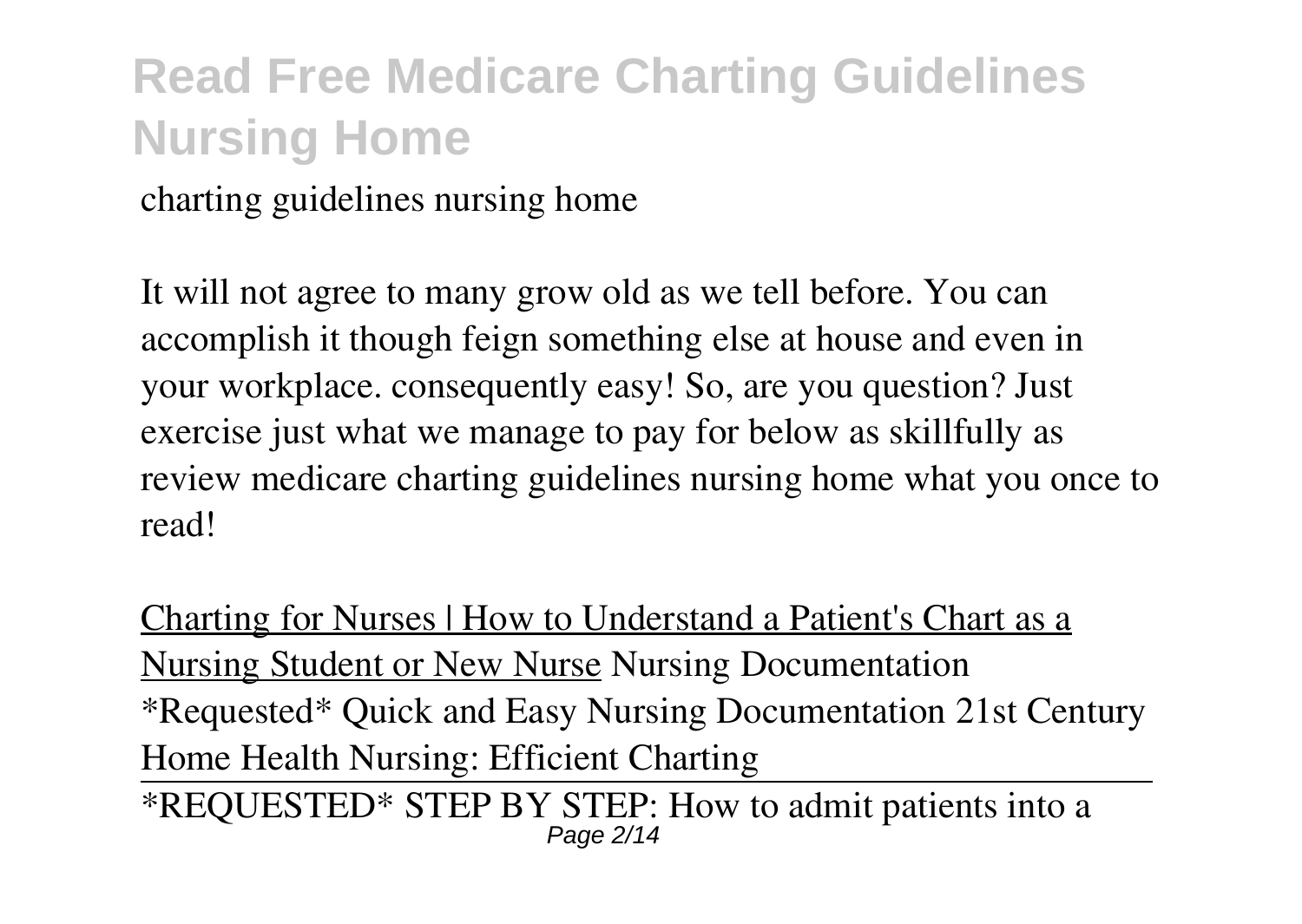Facility(SKilled nursing/nursing home)THE BIG MEDICAID SECRET NURSING HOMES WON'T TELL YOU *Does Medicaid or Medicare Pay for Skilled Nursing Facilities?* Insider Secrets to nursing documentation from a Director of Nursing *How Long Will Medicare Pay for the Nursing Home* Your Checklist to Medicare Part A Documentation Coding Issues for the Long-Term Acute Care \u0026 Skilled Nursing Facility Settings Documentation for home health care *Medication Cart Etiquette for Nurses! Top 3 signs your loved one with dementia needs nursing home care* My First LPN Check! III (HOME HEALTH CARE) HOW TO WRITE A NURSING NOTE *Medicaid and Nursing Home Law Explained* The Myth Surrounding Nursing Homes A day in the life of a Home Health Aide How I make my Med pass master sheet **Advice to NEW LPN working in long term care (nursing home)** *Assisted* Page 3/14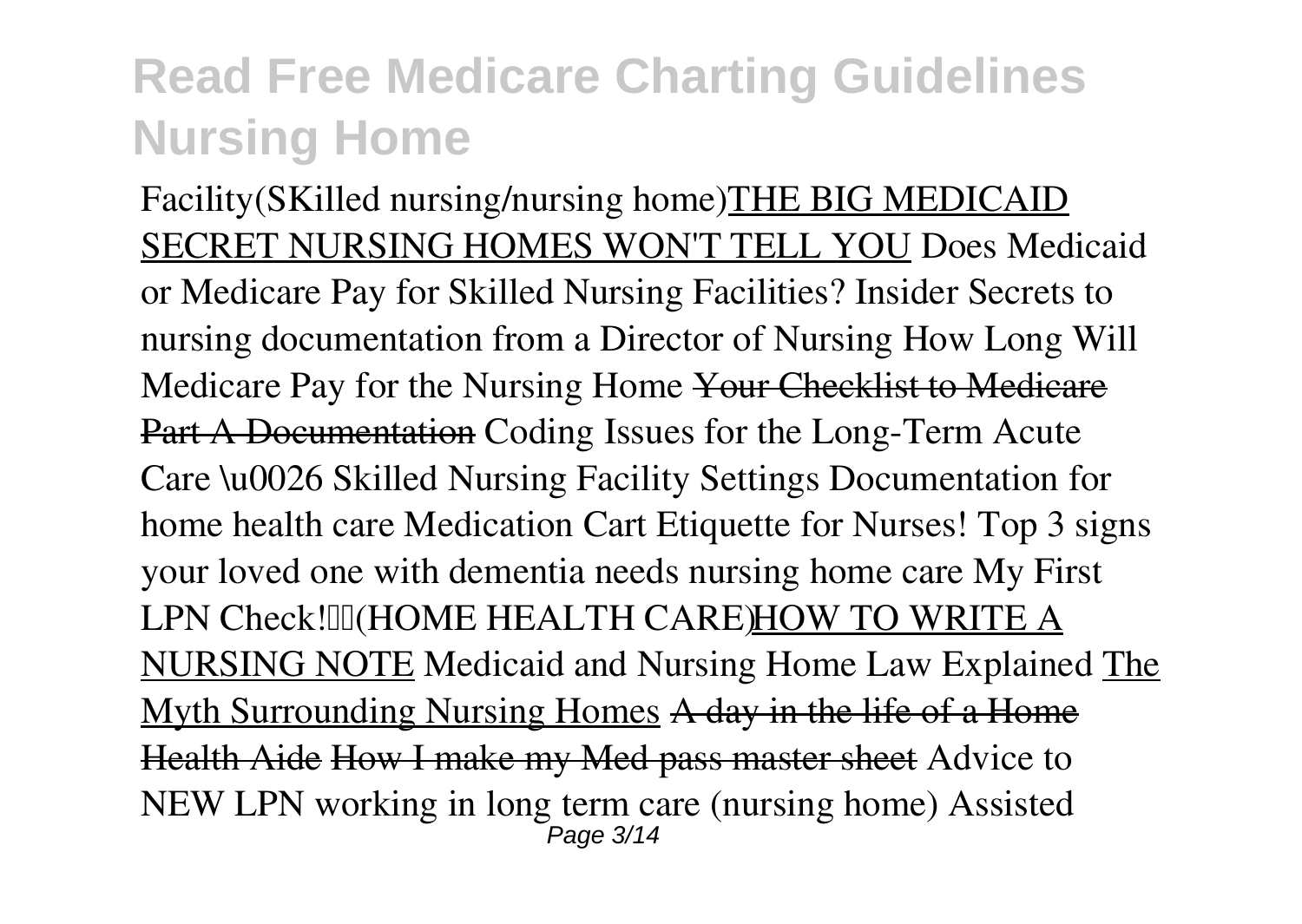*Living: 8 Things You Don't Know* **Nursing home Med pass** EMS Documentation Tips

nursing documentation

Difference between Skilled Nursing and Assisted Living? Does Medicaid pay for Assisted Living?<del>DPT Student CI Discuss</del> Medicare Documentation in 2020 TELEMEDICINE Live Chat H Nurse Liz \u0026 Real World NP Licensed Nursing Staff: Caring for Older Adults in Long Term Care during the Pandemic **Does Medicare Cover Long Term Care or Nursing Home Care? Medicare Charting Guidelines Nursing Home** Guideline to be completed by Medicare Nurse, Unit Manager, or other Nursing Supervisor. REASON FOR SKILLING ON MEDICARE: ( Physical Therapy ( Occupational Therapy ( Speech Therapy ( Respiratory Therapy ( Unstable IDDM ( Injections (IM  $_{P_0}^{P_0}$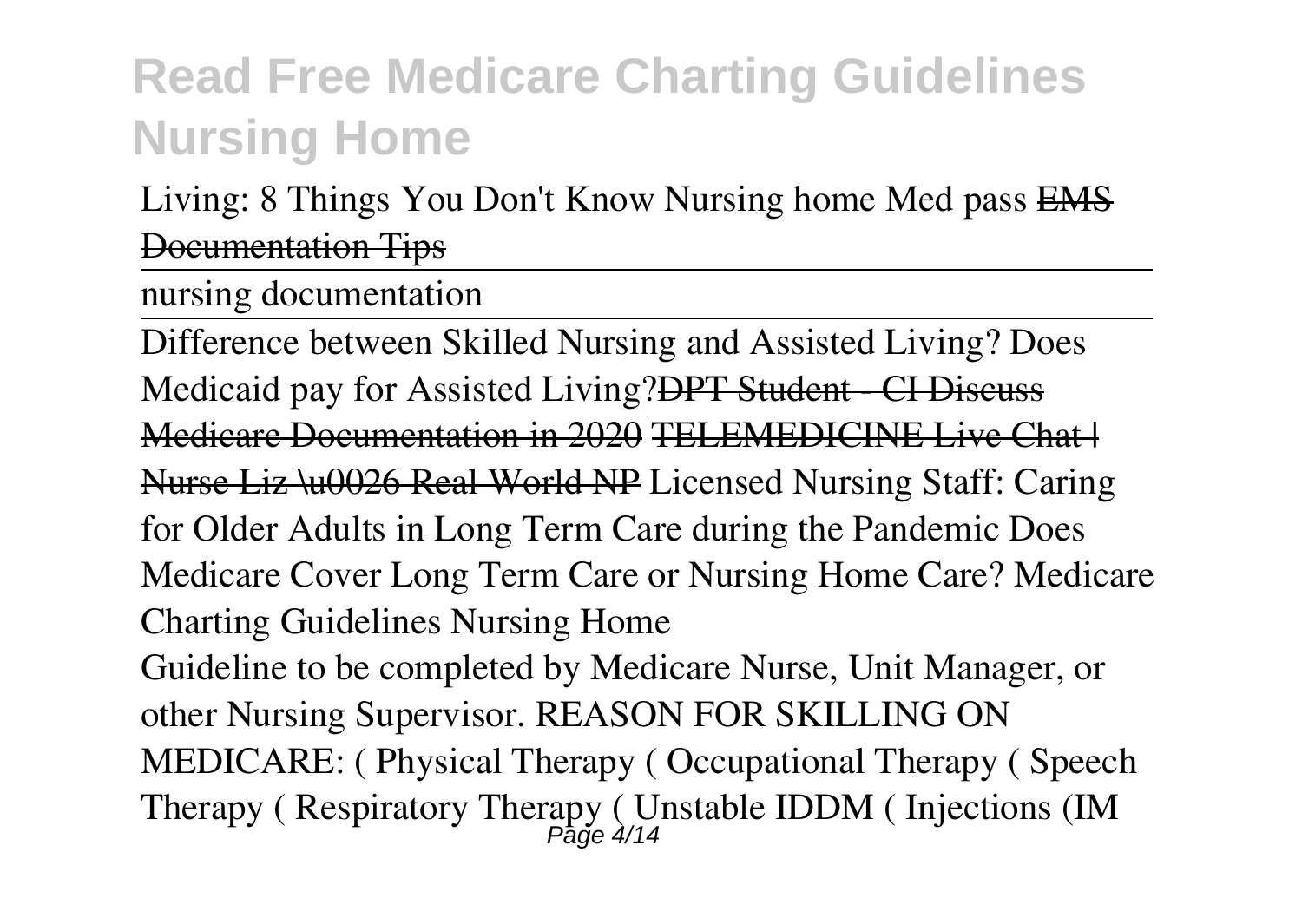only) ( New G-Tube Feeding ... MEDICARE CHARTING GUIDELINES ...

**MEDICARE CHARTING GUIDELINES - HealthInsight** Medicare and Medicaid Programs; Reform of Requirements for Long-Term Care Facilities. Nursing home surveys are conducted in accordance with survey protocols and Federal requirements to determine whether a citation of non-compliance appropriate. Consolidated Medicare and Medicaid requirements for participation (requirements) for Long Term Care (LTC) facilities (42 CFR part 483, subpart B) were first published in the Federal Register on February 2, 1989 (54 FR 5316).

**Nursing Homes | CMS**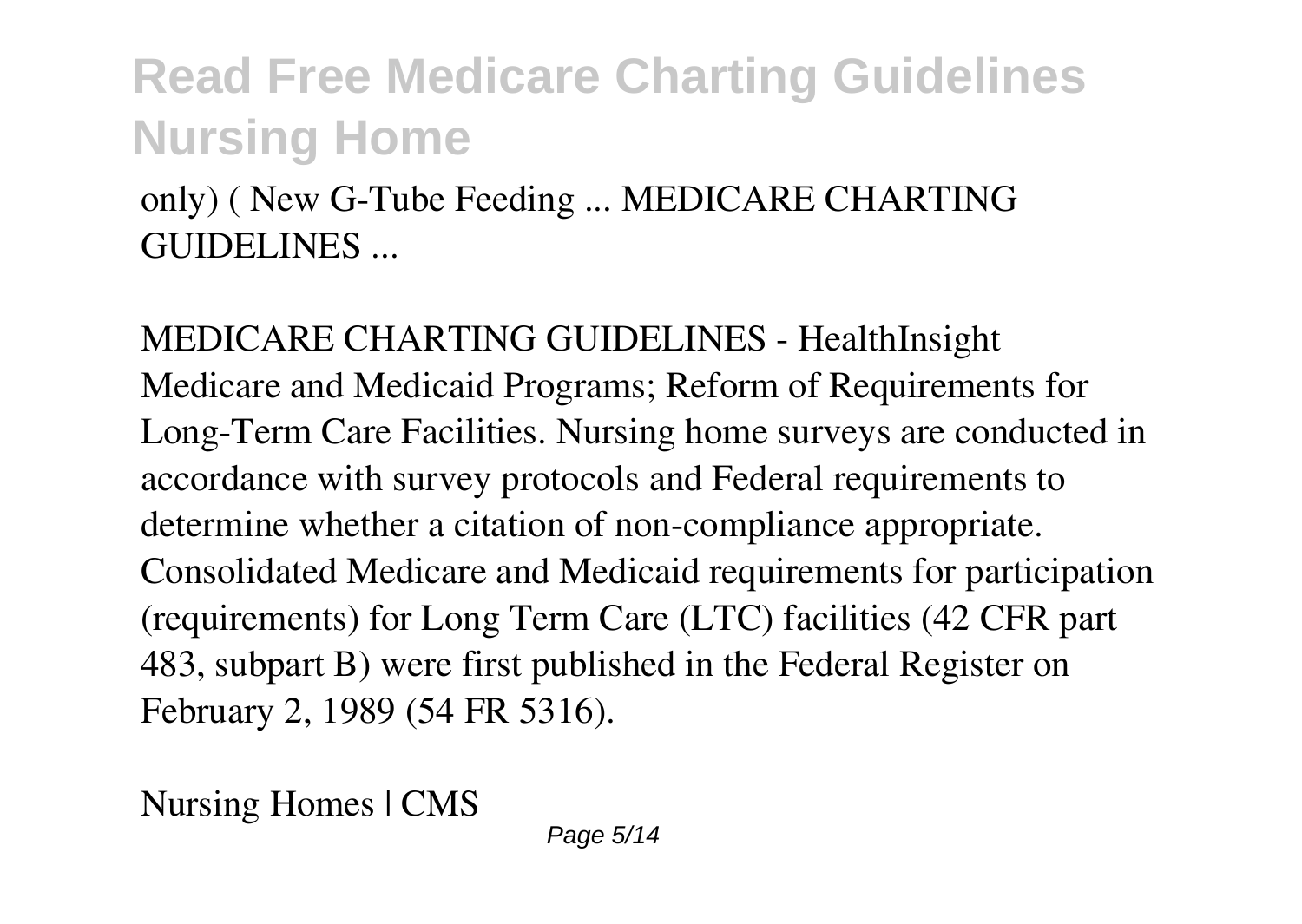Medicare Benefit Policy Manual . Chapter 8 - Coverage of Extended Care (SNF) Services Under Hospital Insurance . Table of Contents (Rev. 261; Issued: 10-04-19) Transmittals Issued for this Chapter 10 - Requirements - General 10.1 - Medicare SNF PPS Overview 10.2 - Medicare SNF Coverage Guidelines Under PPS

**Medicare Benefit Policy Manual - Home - Centers for ...** When performing Medicare charting keep in mind the following: Nursing documentation must reflect the need for the continuation of skilled care. Staff must document on Medicare A residents once every 24 hours. However, staff should document more often if the resident has a warranted condition.

**PDPM nursing documentation requirements: what isn<sup>th</sup> new ...** Page 6/14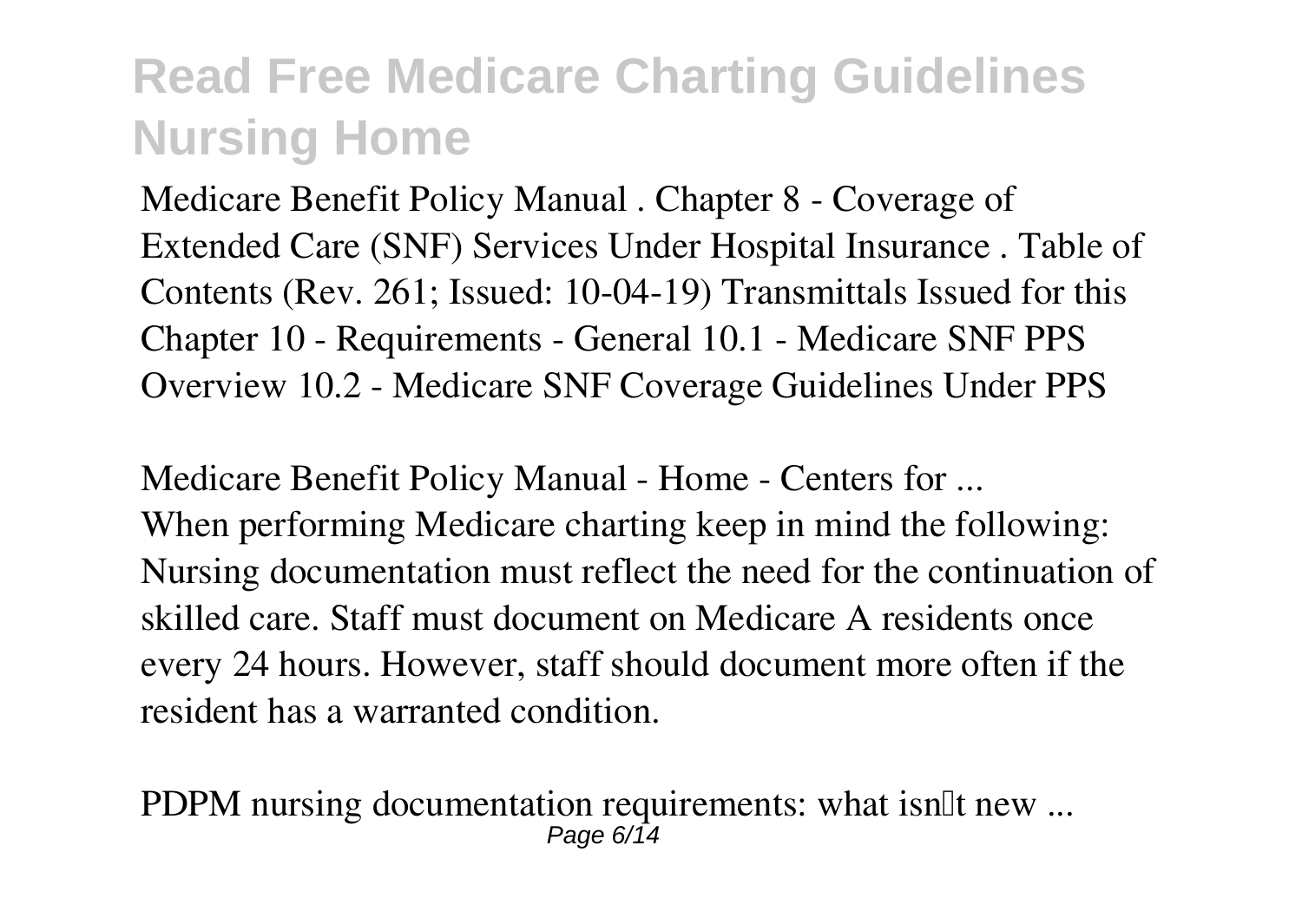■ Visit Medicare.gov/nursinghomecompare to find a list of all of the Medicarell and Medicaidle ertified nursing homes in your area and general information about every Medicarell and Medicaidlcertified nursing home in the country. INursing Home Comparell has information about the quality of care provided by each nursing home.

**Medicare coverage of skilled nursing facility care.** Providers are responsible for documenting each patient encounter completely, accurately, and on time. Because providers rely on documentation to communicate important patient information, incomplete and inaccurate documentation can result in unintended and even dangerous patient outcomes.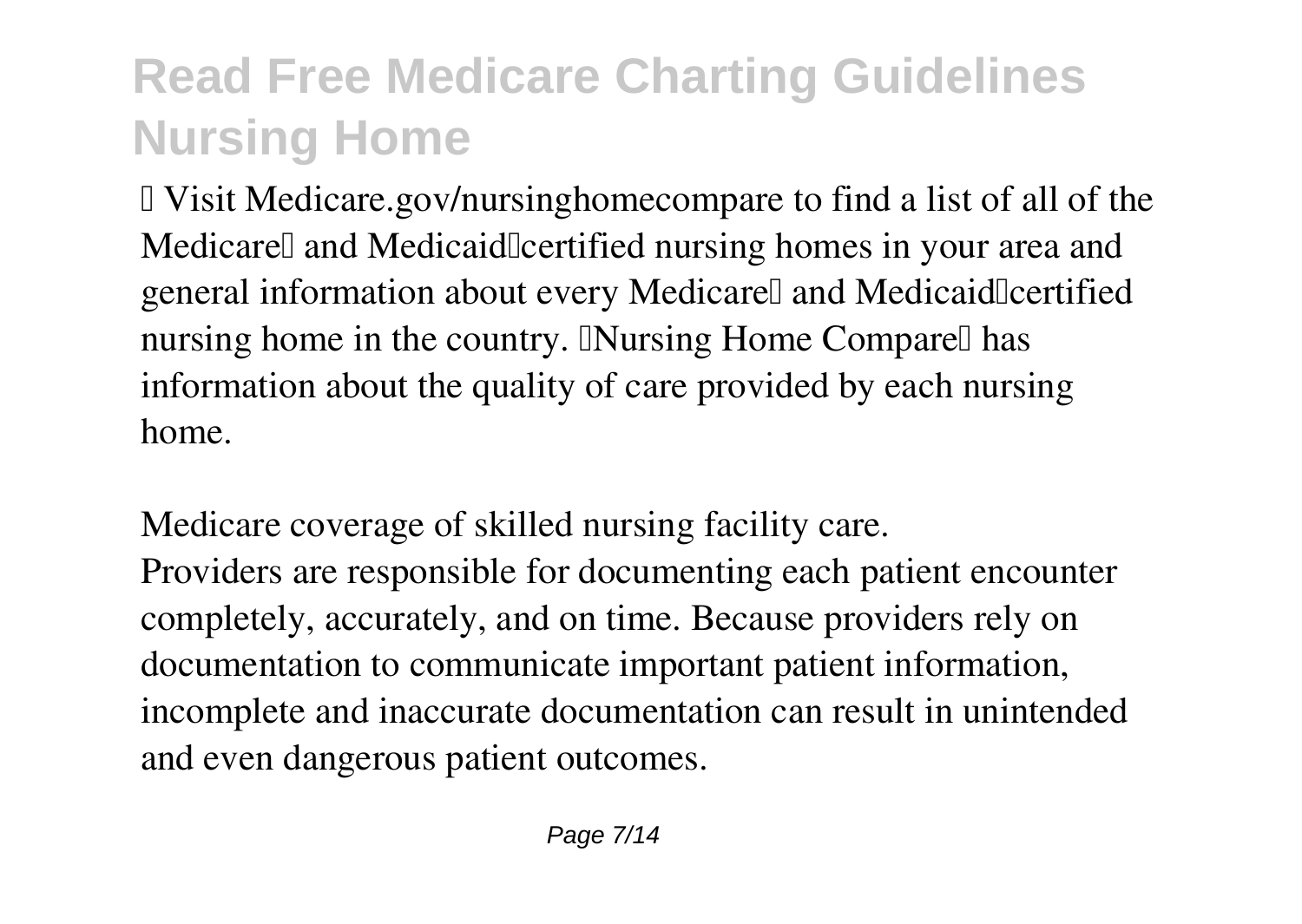#### **Documentation Matters Toolkit | CMS**

Skilled Documentation Nursing Documentation to Support Therapy Nursing documentation must contain nursing observations about . functional, ability. How did the resident do when  $\mathbb N$  alking to and from the bathroom, dining room, activities Getting dressed and undressed, bathing skills Toileting skills Eating food and drinking fluids

**Documentation Guidelines for Skilled Care** For skilled nursing care to be reasonable and necessary for management and evaluation of the patient's plan of care, the complexity of the necessary unskilled services that are a necessary part of the medical treatment must require the involvement of skilled nursing personnel to promote the patient's recovery and Page 8/14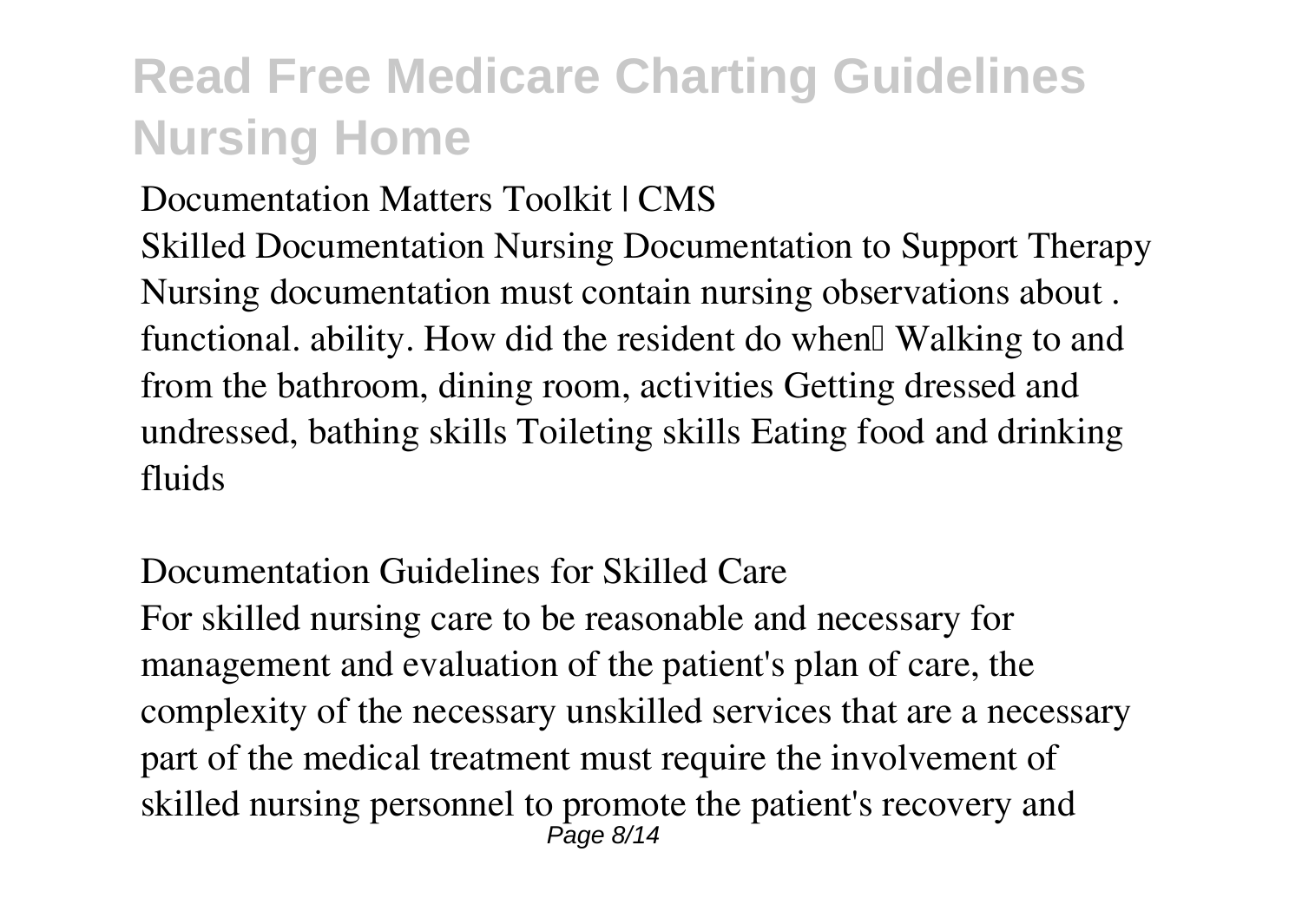medical safety in view of the patient's overall condition.

**Home Health documentation pdf**

Read about Medicare Part A coverage for nursing home care. Part A only covers nursing care when custodial care isn't the only care you need.

**Medicare Part A coverage nursing home care | Medicare** Routine home care, general inpatient care, continuous home care, respite. Official Medicare site. Learn About Medicare's Types of Healthcare Providers Learn about healthcare provider types Medicare covers & see which care provider is best for you. Compare doctors, nursing homes, more. Official Medicare site.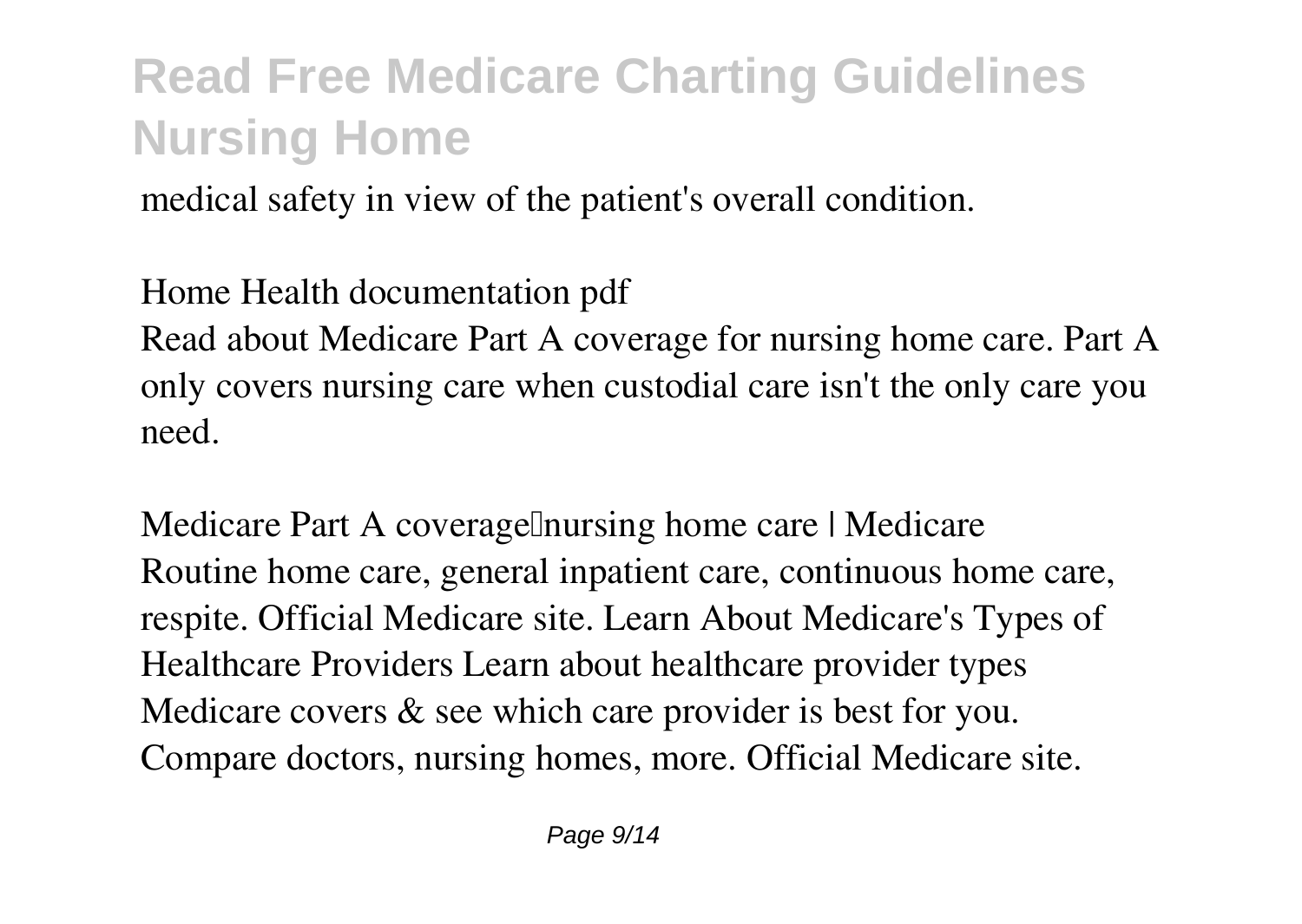**Find a Nursing Home - Medicare.gov**

NH DAL 11-13: Guidelines on Medical Direction and Medical Care in Nursing Homes - January 20, 2012 Role of the Medical Director in the Nursing Home (PDF, 72KB) Role of the Attending Physician in the Nursing Home (PDF, 75KB)

**Nursing Homes in New York State**

The admission assessments are lengthy but are important as these assessments create a picture of the resident soverall condition. Medicare charting is necessary for confirmation of the services needed for the continuation of skilled care. Nursing staff must chart on Medicare A residents once every 24 hours.

**Long-term Care Nursing: Admission and Medicare Documentation** Page 10/14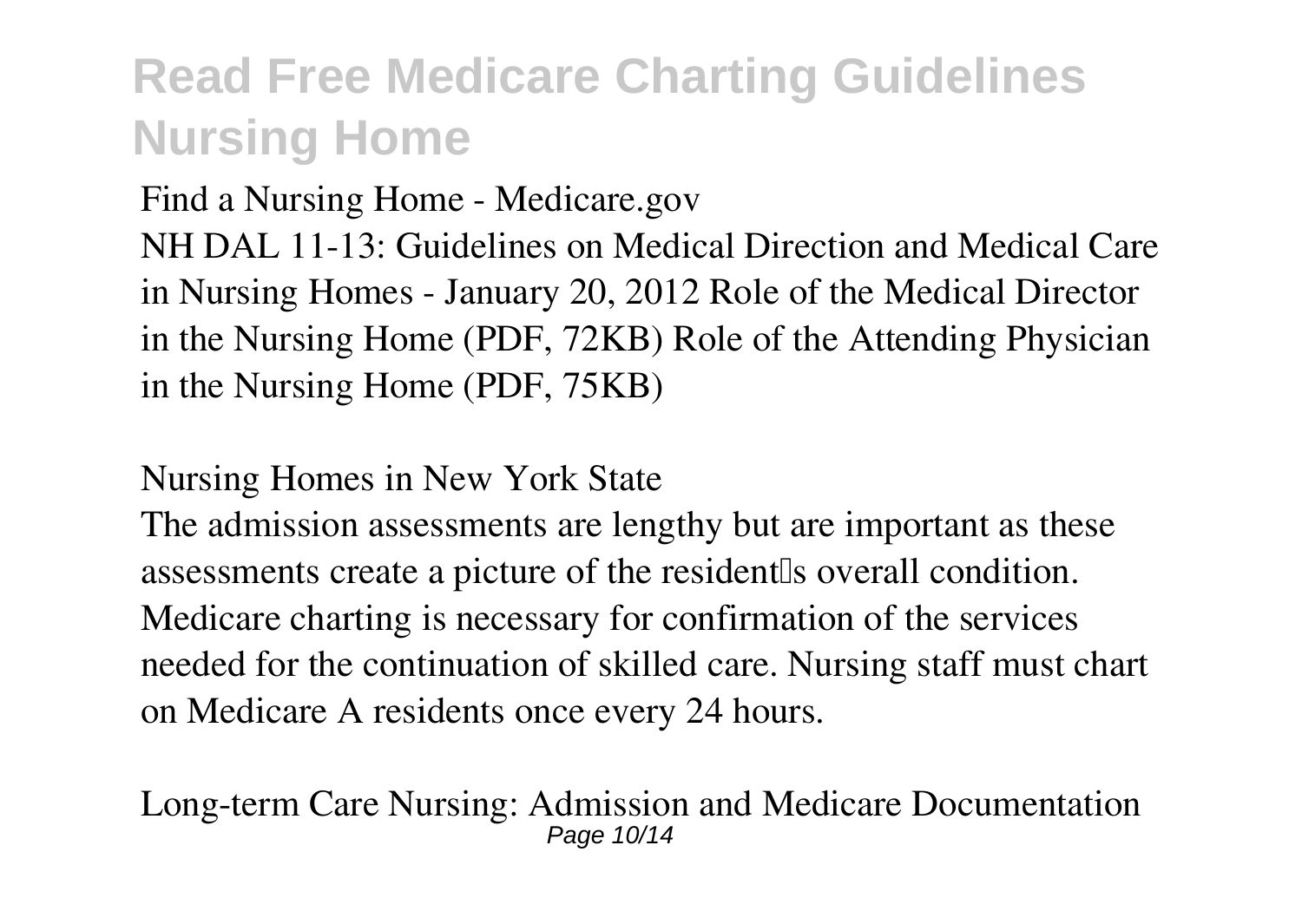The home health agency caring for you is approved by Medicare (Medicare certified). You must be homebound, and a doctor must certify that you're homebound. You're not eligible for the home health benefit if you need more than part-time or "intermittent" skilled nursing care.

**Home Health Services Coverage - Medicare.gov** necessity) or from an inpatient facility (for example, progress note). The Medicare Program Integrity Manual, Chapter 3, Section 3.2.3.3, Third-Party Additional Documentation Request<sup>[]</sup> states: The treating physician, another clinician, provider, or supplier should submit the requested . documentation.

**Complying With Medical Record Documentation Requirements** Page 11/14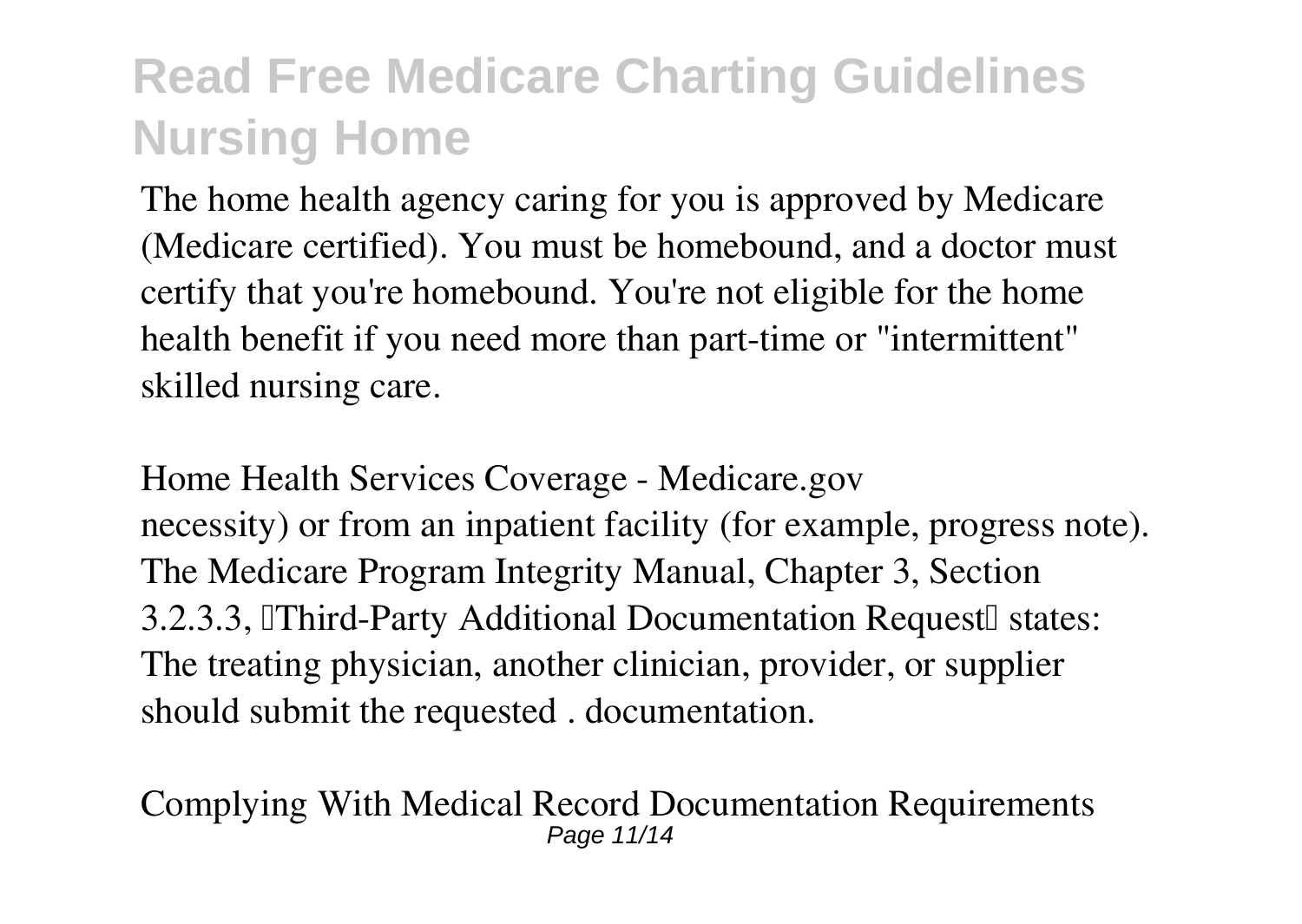Checklist: Skilled Nursing Facility (SNF) Documentation. This checklist is intended to provide Healthcare providers with a reference to use when responding to Medical Documentation Requests for Skilled Nursing Facility (SNF) services. Healthcare Providers retain responsibility to submit complete and accurate documentation.

**Checklist: Skilled Nursing Facility (SNF) Documentation** Skilled nursing facility (SNF) care Medicare Part A (Hospital Insurance) covers Skilled nursing care provided in a SNF in certain conditions for a limited time (on a short-term basis) if all of these conditions are met: You have Part A and have days left in your Benefit period to use. You have a Qualifying hospital stay.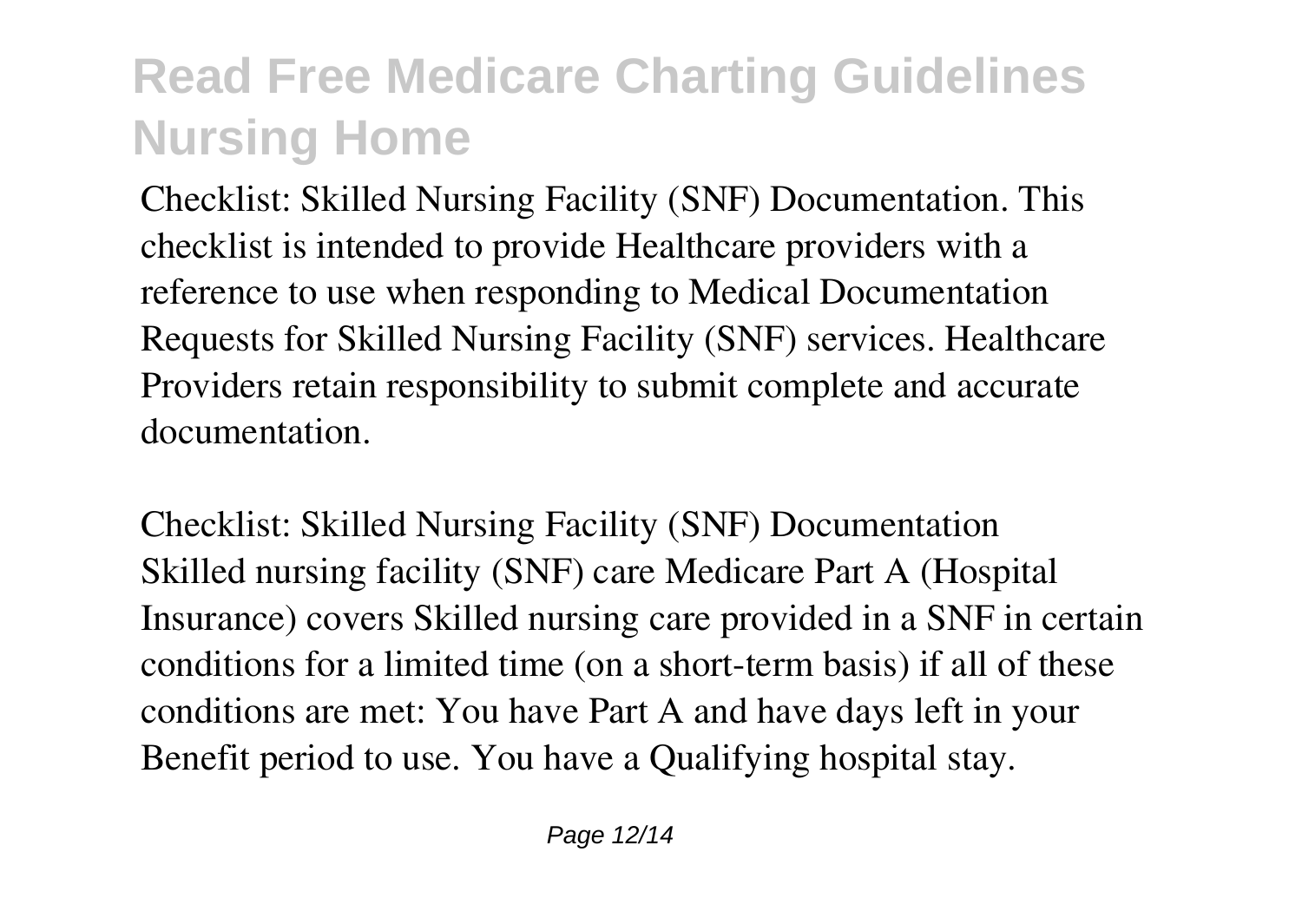**SNF Care Coverage - Medicare.gov**

Regarding inadequate physician certification/re-certification Physicians or Medicare allowed NPPs must certify that: 1. The beneficiary is confined to the home 2. The beneficiary is under the care of a physician and receiving services under a plan of care established and periodically reviewed by a physician 3.

**MLN909413 2019-11 Compliance-Tips-for-Home-Health ...** Medicare documentation requirements are waived if no written order. ... Any nursing home resident known to be exposed to either COVID-19 or influenza, or who exhibits symptoms of either COVID-19 or influenza, must be ... COVID-19 testing and in accordance with CDC Ireturn to work<sup>[]</sup> guidelines. Nursing homes must maintain